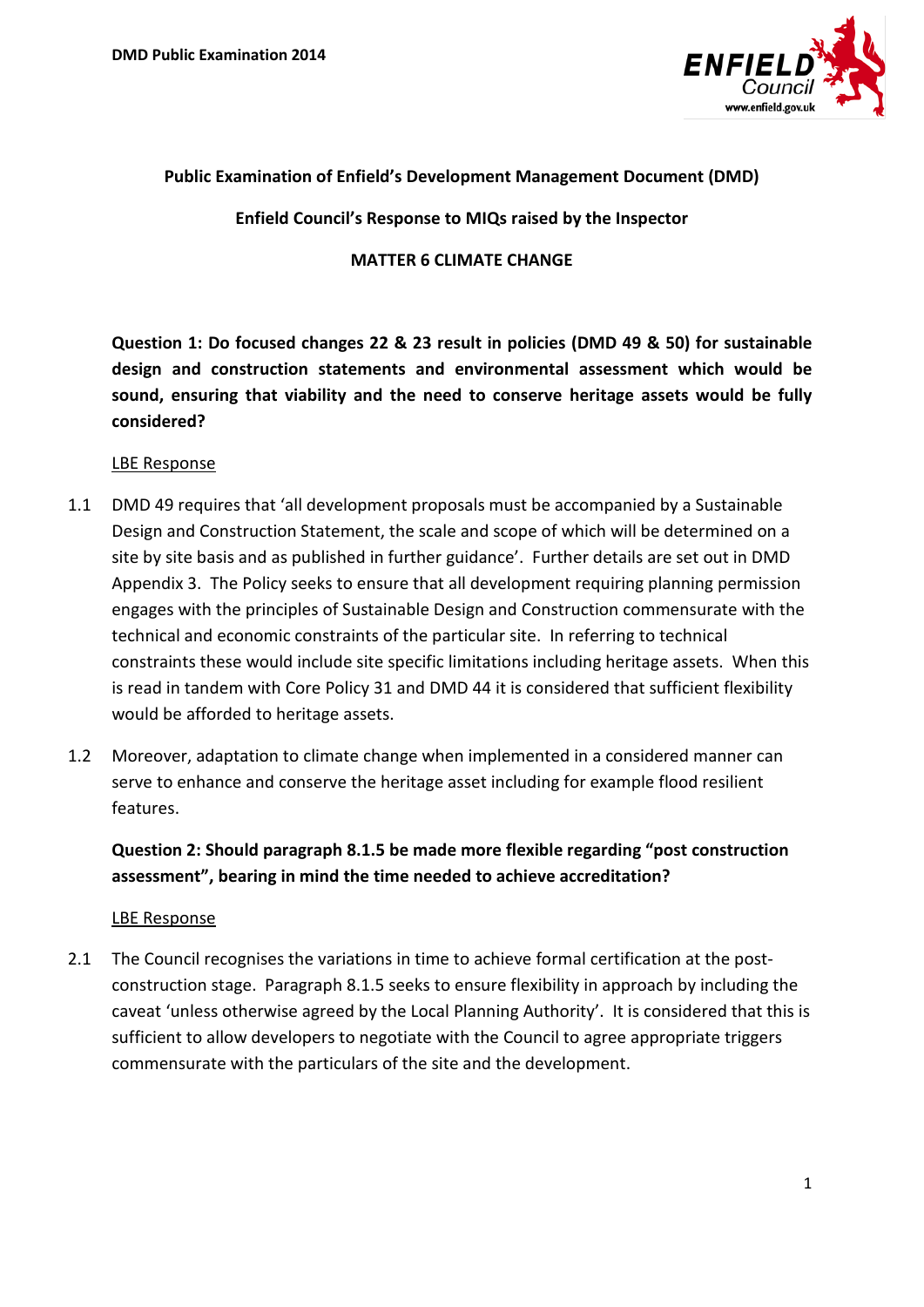

# **Question 3: Is Policy DMD 54: Allowable Solutions sound in the context of the Government's Housing Standards Review?**

### LBE Response

3.1 DMD 54 responds directly to the requirements of Policy 5.2 of the London Plan and when read in tandem with the Council's S106 Supplementary Planning Document adopted in November 2011 [EBD-21] provides a clear methodology to the calculation and administration of Carbon off-setting. The Housing Standards Review does not deal specifically with allowable solutions.

**Question 4: Whether the concerns of Thames Water about the provision of new water and wastewater infrastructure, as foreseen in Core Strategy Policy 21 and the London Plan, are overcome by focused changes Nos. 25-27 & 29?**

### LBE Response

- 4.1 Thames Water's representation, referenced as DMD 58/11/003 in the submitted Schedule of Representations, sought changes to the DMD 58 to insert new text on the provision of water and wastewater infrastructure. Focused changes 25-27 and 29 do not make changes to address this representation, because the Council does not accept that these amendments to the Development Management Document (DMD) are necessary.
- 4.2 The adopted Core Strategy (2010) anticipated the need for the DMD to contain policies that have regard to the impact of the development proposals on water demand and existing capacity. However, when developing the DMD the Council considered that the London Plan policy 5.14 B on water quality and wastewater infrastructure, which states that "development proposals must ensure that adequate wastewater infrastructure capacity is available in tandem with development", already provides a clear statement to address the issue of existing capacity. The additional text suggested by Thames Water is therefore considered unnecessary. More detailed policy guidance to that contained in the London Plan was considered to be required on water demand, and this is included in DMD 58, which looks at water efficiency as a way to manage demand side issues, in response to this.
- 4.3. In addition to this, the Council considers that the text put forward by Thames Water is not appropriate as it would require developers "to make financial and in kind contributions towards (water and wastewater) infrastructure and community facilities". The Council has concerns in principle to this suggestion and questions the extent to which this is within the remit of the planning system. It is unclear the extent to which 'funding' for such works is already part of the Thames Water business planning cycles or any statutory provisions that allow Thames Water to recharge developers/occupiers for reasonable costs associated with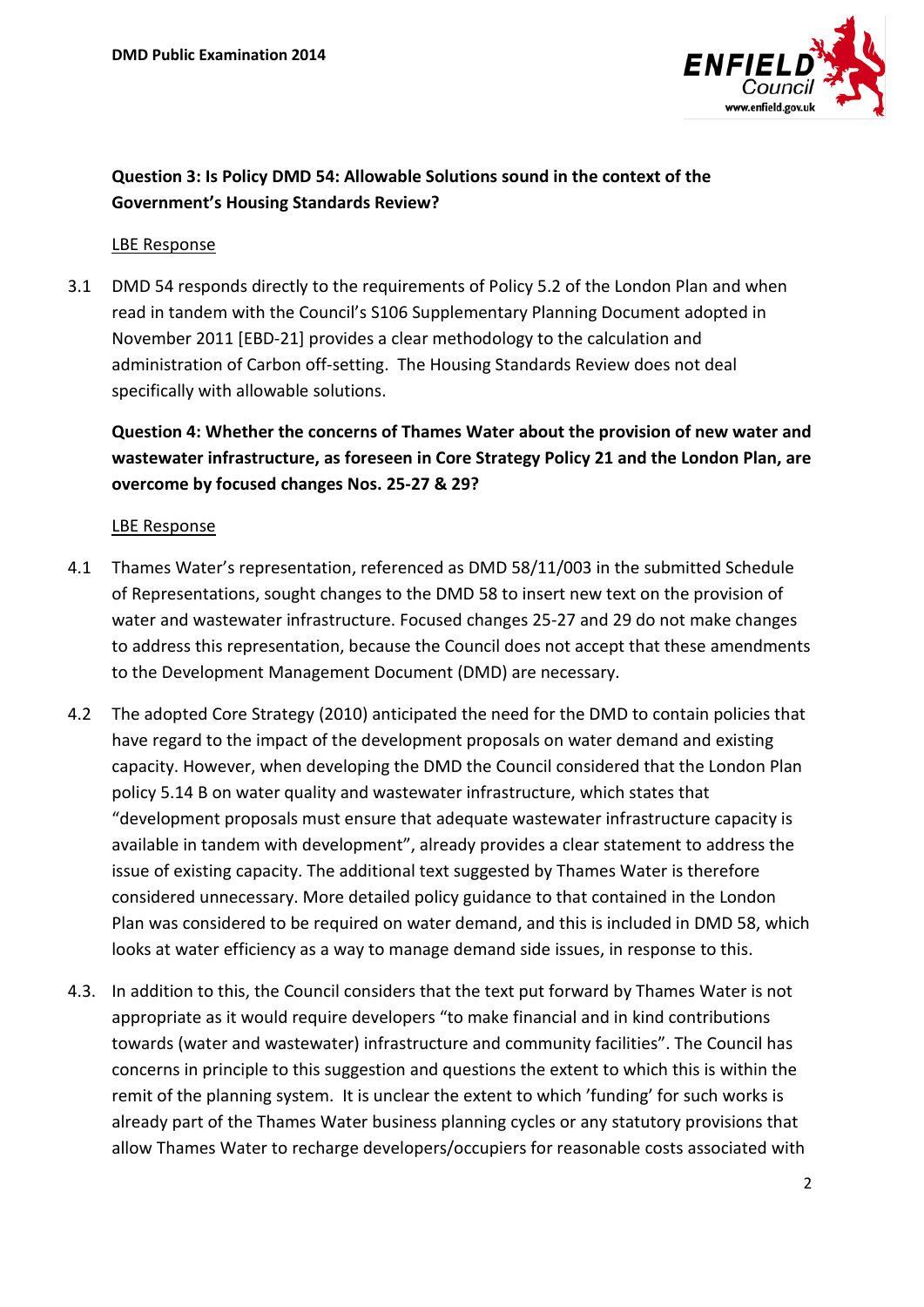

connecting/using their network. Without this information, the Council is not entirely satisfied that the provisions suggested by Thames Water would meet the relevant tests for planning obligations under Part 11, section 122 of The Community Infrastructure Levy Regulations 2010.

- 4.4. The Council also considers that the DMD does not need to make explicit reference to supporting all new forms of water supply and wastewater infrastructure. The form of development that future infrastructure may take and its impact is not clear, therefore, it is difficult to justify the inclusion of a broad statement. The key point to note is that the DMD does not prohibit future investment proposals; but development would be assessed against all of the relevant policies in the Development Plan. The Council has taken a consistent approach with similar forms of infrastructure development (i.e. gas, electrical, broadband, etc.) and the suggested text would create an inconsistency in the DMD. Where detailed infrastructure investment projects are planned, for example Deephams Sewage Treatment Works (STW), the Council has accepted the inclusion of supportive text via [FC 27].
- 4.5 The Council met with Thames Water on the 11th March and is continuing to work towards minor changes acceptable to both parties through a Statement of (un) Common Ground, to be submitted shortly.

**Question 5: Whether the Environment Agency's concerns about Policies DMD 59, DMD 61, DMD 62, DMD 63 and paragraph 9.2.4 related to water conservation, flood risk and remediation for land contamination are adequately addressed by focused changes Nos. 28, 30, 31, 32, 33, 35 & 36?**

## LBE Response

5.1 The Council has addressed the majority of the comments and suggested revisions made by the Environment Agency. The only outstanding issue remains that within DMD 61 where the Environment Agency has questioned the 1 in 1 year event to be demonstrated and has suggested a 1 in 30 year event. The Council has provided justification for the 1 in 1 year event within [DMD 08] - Schedule of Representations and Enfield Council's Response. The Council will seek to produce a Statement of (un) Common Ground on this outstanding matter.

# **Question 6: Whether Policy DMD 68 is too restrictive, given the likelihood of industrial, leisure and other uses being closely located in this urban Borough? Whether focused change 38 is clearly set out in DMD-07, and whether it would achieve an effective policy?**

6.1 Thames Water's representation, referenced as DMD68/11/008 in the submitted Schedule of Representations sought changes to the DMD 68 that were not agreed in full. As stated in paragraph 4.5 above, the Council has met with Thames Water and is continuing to